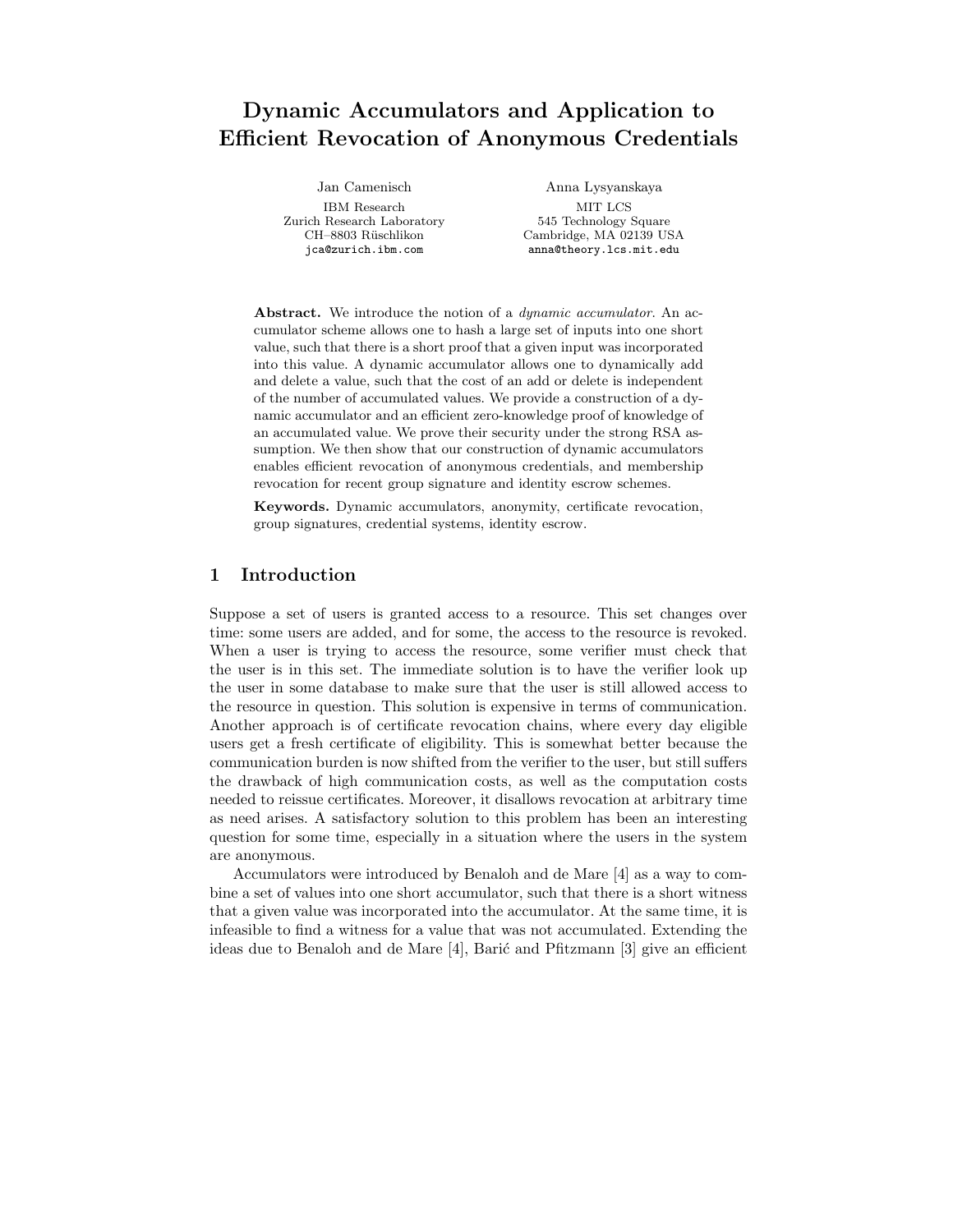construction of so-called collision-resistant accumulators, based on the strong RSA assumption.

We propose a variant of the cited construction with the additional advantage that, using additional trapdoor information, the work of deleting a value from an accumulator can be made independent of the number of accumulated values, at unit cost. Better still, once the accumulator is updated, updating the witness that a given value is in the accumulator (provided that this value has not been revoked, of course!) can be done without the trapdoor information at unit cost. Accumulators with these properties are called dynamic. Dynamic accumulators are attractive for the application of granting and revoking privileges.

In the anonymous access setting, where a user can prove eligibility without revealing his identity, revocation appeared impossible to achieve, because if a verifier can tell whether a user is eligible or ineligible, he seems to gain some information about the user's identity. However, it turns out that this intuition was wrong! Indeed, using accumulators in combination with zero-knowledge proofs allows one to prove that a committed value is in the accumulator. We show that this can be done efficiently (i.e., *not* by reducing to an  $NP$ -complete problem and then using the fact that  $NP \subseteq ZK$  [20] and not by using cut-and-choose for the Barić and Pfitzmann's [3] construction).

From the above, we obtain an efficient mechanism for revoking group membership for the Ateniese et al. identity escrow/group signature scheme [1] (the most efficient secure identity escrow/group signature scheme known to date) and a credential revocation mechanism for Camenisch and Lysyanskaya's [9] credential system. The construction can be applied to other such schemes as well. The idea is to incorporate the public key for an accumulator scheme into the group manager's (resp., organization's) public key, and the secret trapdoor of the accumulator scheme into the corresponding secret key. Each time a user joins the group (resp., obtains a credential), the group manager (resp., organization) gives her a membership certificate (resp., credential certificate). An integral part of this certificate is a prime number e. This will be the value added to the accumulator when the user is added, and deleted from the accumulator if the user's privileges have to be revoked. This provably secure mechanism does not add any significant communication or computation overhead to the underlying schemes (at most a factor of 2). We note that both our dynamic accumulator scheme and the ACJT identity escrow/group signature scheme rely on the strong RSA assumption. While one could add membership revocation using our dynamic accumulator also to other group signature and identity escrow schemes, such a combination would not make much sense as one would get a less efficient scheme and might even require additional cryptographic assumption. We therefore do not discuss the detail involved here.

Related Work. For the class of group signature schemes [15, 7] where the group's public key contains a list of the public keys of all the group members, excluding a member is straightforward: the group manager only needs to remove the affected member's key from the list. These schemes, however, have the drawback that the complexity of proving and verifying membership is linear in the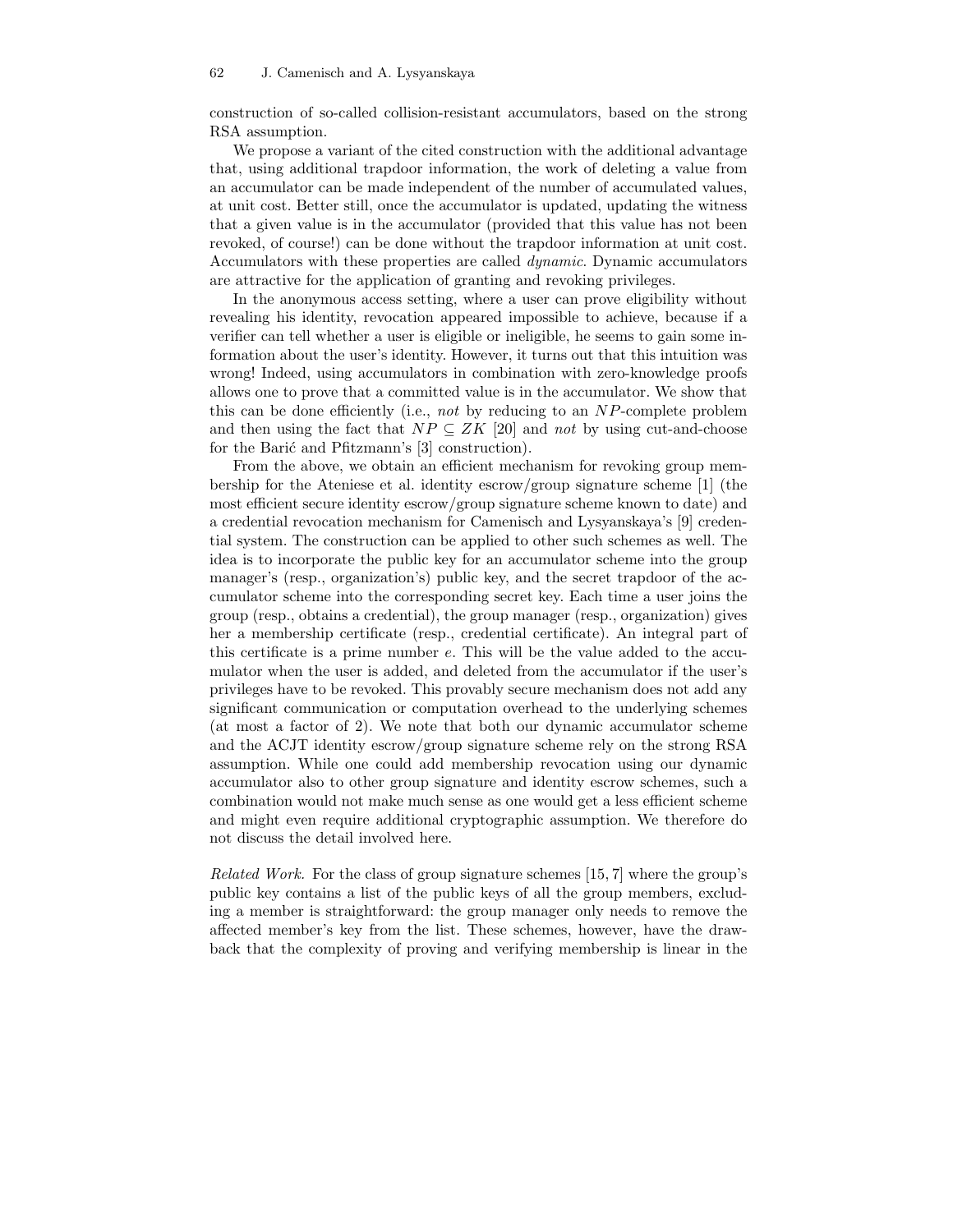number of current members and therefore becomes inefficient for large groups. This drawback is overcome by schemes where the size of the group's public key as well as the complexity of proving and verifying membership is independent of the number of members [13, 21, 12, 1]. The idea underlying these schemes is that the group public key contains the group manager's public key of a suitable signature scheme. To become a group member, a user chooses a membership public key which the group manager signs. Thus, to prove membership, a user has to prove possession of membership public key, of the corresponding secret key and of a group manager's signature on a membership public key.

The problem of excluding group members within such a framework without incurring big costs has been considered, but until now no solution was satisfactory. One approach is to change the group's public key and reissue all the membership certificates (cf. [2]). Clearly, this puts quite a burden on the group manager, especially for large groups. Another approach is to incorporate a list of revoked certificates and their corresponding membership keys into the group's public key [6]. In this solution, when proving membership, a user has to prove that his or her membership public key does not appear on the list. Hence, the size of the public key as well as the complexity of proving and verifying signatures are linear in the number of excluded members. In particular, this means that the size of a group signature grows with the number of excluded members.

Song [27] presents an alternative approach in conjunction with a construction that yields forward secure group signature schemes based on the ACJT group signature scheme [1]. While here the size of a group signature is independent of the number of excluded members, the verification task remains computationally intensive, and is linear in the number of excluded group members. Moreover, her approach does not work for ordinary group signature schemes as it relies heavily on the different time periods peculiar to forward secure signatures. Ateniese and Tsudik [2] adapt this approach to the ACJT group signature/identity escrow scheme. Their solution retains the property that the verification task is linear in the number of excluded group members. Moreover, it uses so-called double discrete logarithms which results in the complexity of proving/signing and verifying to be rather high compared to underlying scheme (about a factor of 90 for reasonable security parameters).

Finally, we point out that the proposal by Kim et al. [22] is broken, i.e., excluded group members can still prove membership (after the group manager changed the group's key, excluded members can update their membership information in the very same way as non-excluded members).

Thus, until now, all schemes have a linear dependency either on the number of current members, or on the total number of deleted members. As we have noted above, this linear dependency comes in three flavors: (1) the burden being on the group manager to re-issue certificates in every time period; (2) the burden being on the group member to prove that his certificate is different from any of those that have been revoked and on the verifier to check this; or (3) the burden being on the verifier to perform a computational test on the message received from the user for each item in the list of revoked certificates.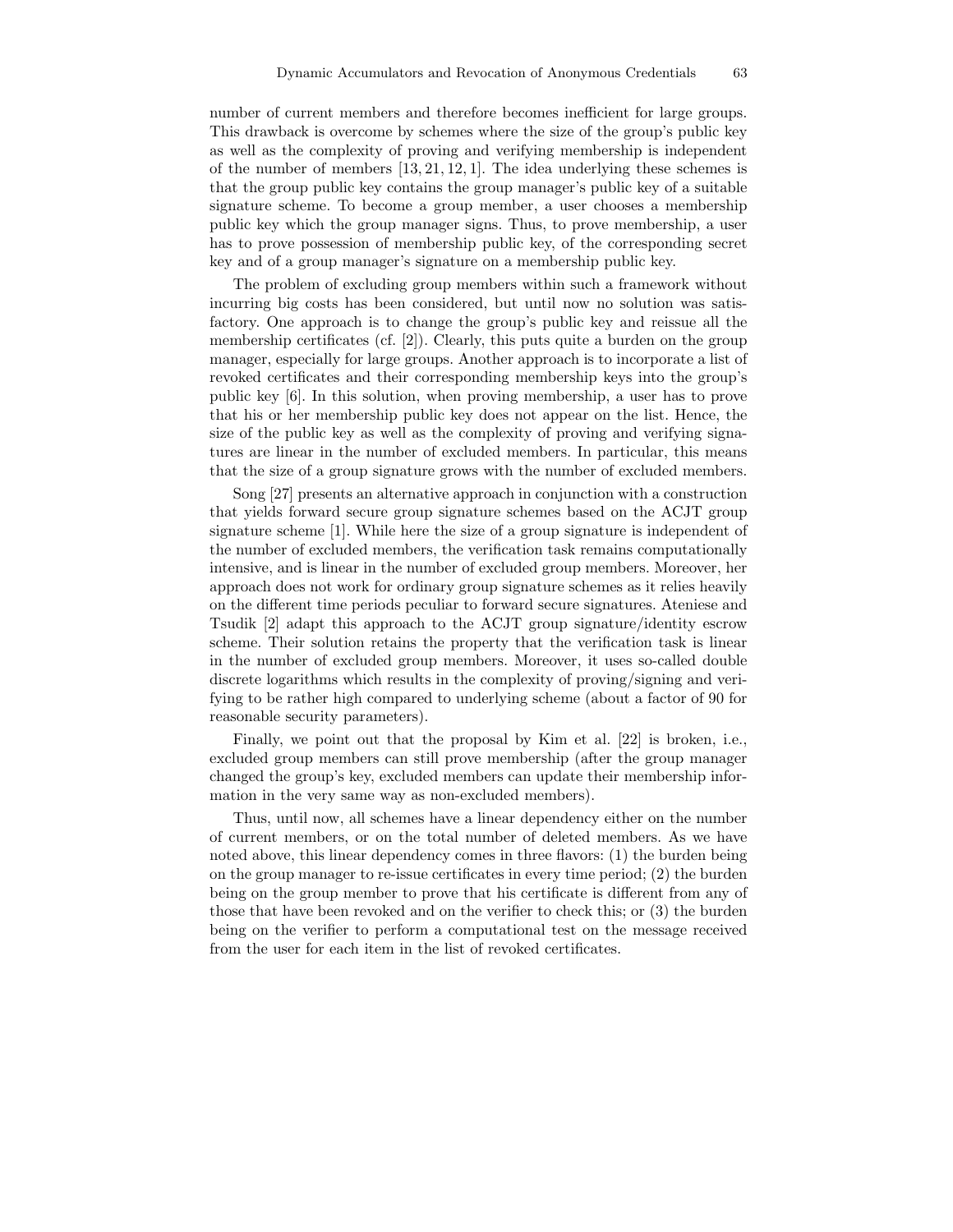#### 64 J. Camenisch and A. Lysyanskaya

In contrast, in our solution no operation is linearly dependent on the number of current or total deleted members. Its only overhead over a scheme without revocation is the following: We require some public archive that stores information on added and deleted users. Then, the public key (whose size depends only on the security parameter) needs to be updated each time a user is added or deleted. The work to do so dependents only on the number of users added and deleted. Each user must read the public key from time to time (e.g., prior to proving his membership), and if the public key has changed since the last time he looked, he must read the news in the public archive and then perform a local computation. The amount of data to read and the local computation are linear in the number of changes that have taken place in the meantime, but not in the total number of changes. Furthermore, the data to read is the same for all users. The additional burden on the verifier is simply that he should look at the public key frequently (which seems unavoidable); the verifier need not read the archive.

We note that Sander, Ta-Shma, and Yung [25] also provide a zero-knowledge proof of member knowledge for the Barić-Pfitzmann accumulator. Their proof uses commitments for each of the bits of value contained in the accumulator. In contrast, the proof we provide is a factor of  $\mathcal{O}(n)$  more efficient, where n is the number of bits of the used RSA modulus.

## 2 Preliminaries

Let  $A(\cdot)$  be an algorithm. By  $y \leftarrow A(x)$  we denote that y was obtained by running A on input x. In case A is deterministic, then this y is unique; if A is probabilistic, then  $y$  is a random variable.

Let A and B be interactive Turing machines. By  $(a \leftarrow A(\cdot) \leftrightarrow B(\cdot) \rightarrow b)$ , we denote that a and b are random variables that correspond to the outputs of A and B as a result of their joint computation.

Let b be a boolean function. By  $(y \leftarrow A(x) : b(y))$  we denote the event that  $b(y)$  is true after y was generated by running A on input x. The statement

$$
\Pr[x_1 \leftarrow A_1(y_1); \ x_2 \leftarrow A_2(y_2); \ \ \ldots \ ; x_n \leftarrow A_n(y_n) \ : \ b(x_n)] = \alpha
$$

means that the probability that  $b(x_n)$  is TRUE after the value  $x_n$  was obtained by running algorithms  $A_1, \ldots, A_n$  on inputs  $y_1, \ldots, y_n$ , is  $\alpha$ .

We say that  $\nu(k)$  is a negligible function, if for all polynomials  $p(k)$ , for all sufficiently large k,  $\nu(k) < 1/p(k)$ .

Let a be a real number. We denote by  $|a|$  the largest integer  $b \le a$ , by  $[a]$ the smallest integer  $b \ge a$ , and by [a] the largest integer  $b \le a + 1/2$ . Let q be a positive integer. Sometime we need to do modular arithmetic centered around 0; in these cases we use 'rem' as the operator for modular reduction rather than 'mod', i.e.,  $(c \text{ rem } q) = c - \lceil c/q \rceil q$ .

The *flexible* RSA problem is the following. Given an RSA modulus  $n$  and a random element  $v \in \mathbb{Z}_n^*$  find  $e > 1$  and u such that  $z = u^e$ . The *strong* RSA assumption states that this problem is hard to solve. The strong RSA assumption [3, 18] is a common number-theoretic assumption that, in particular,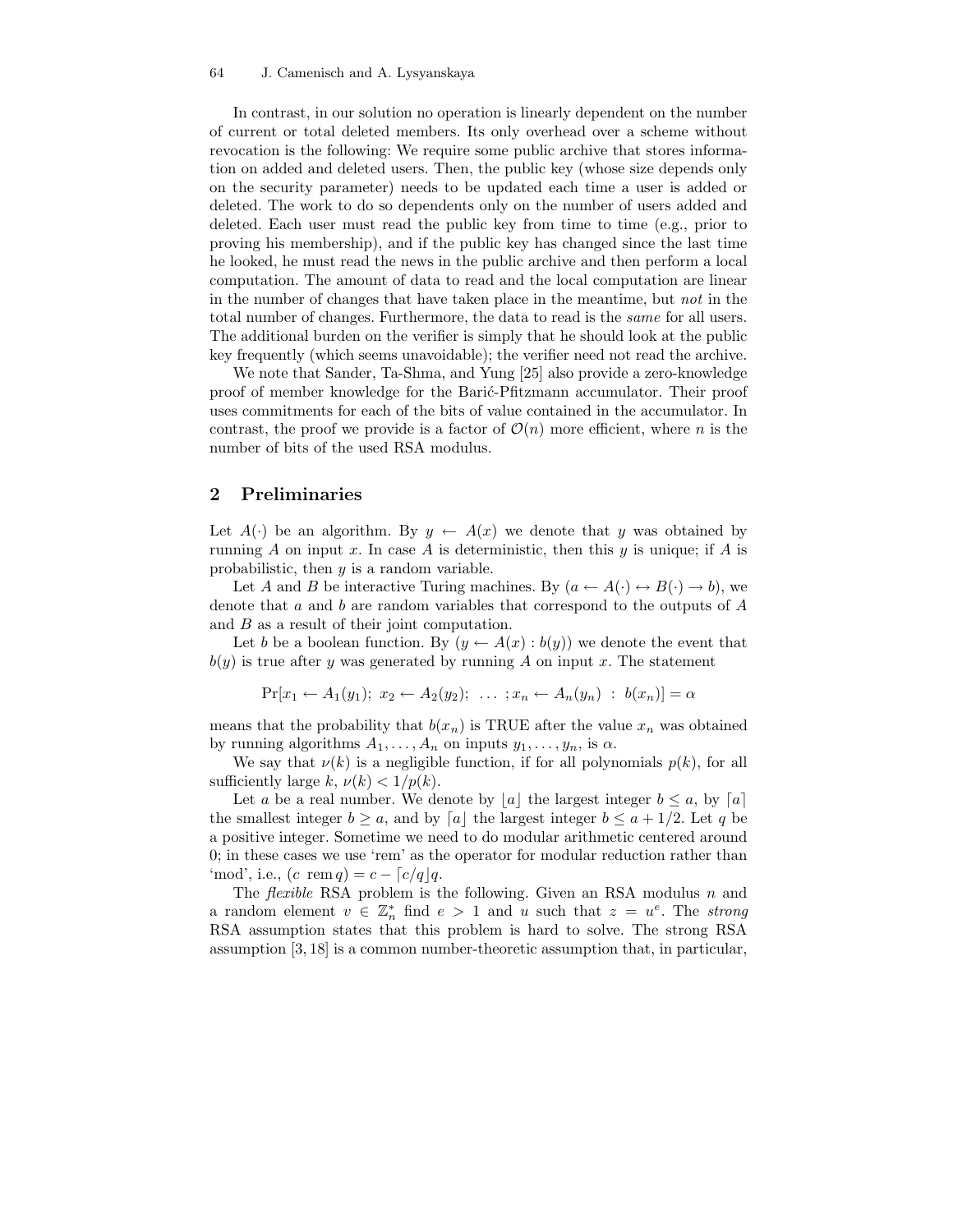is the basis for several cryptographic schemes (e.g.,  $[1, 11, 16, 19]$ ). By  $QR_n$  we denote the group of quadratic residues modulo n.

We use notation introduced by Camenisch and Stadler [13] for the various zero-knowledge proofs of knowledge of discrete logarithms and proofs of the validity of statements about discrete logarithms. For instance,

$$
PK\{(\alpha,\beta,\gamma): y = g^{\alpha}h^{\beta} \ \wedge \ \mathfrak{y} = \mathfrak{g}^{\alpha}\mathfrak{h}^{\gamma} \ \wedge \ (u \leq \alpha \leq v)\}
$$

denotes a "zero-knowledge Proof of Knowledge of integers  $\alpha$ ,  $\beta$ , and  $\gamma$  such that  $y = g^{\alpha}h^{\beta}$  and  $\mathfrak{y} = \mathfrak{g}^{\alpha}\mathfrak{h}^{\gamma}$  holds, where  $v < \alpha < u$ ," where  $y, g, h, \mathfrak{y}, \mathfrak{g}$ , and  $\mathfrak{h}$  are elements of some groups  $G = \langle g \rangle = \langle h \rangle$  and  $\mathfrak{G} = \langle \mathfrak{g} \rangle = \langle \mathfrak{h} \rangle$ . The convention is Greek letters denote quantities the knowledge of which is being proved, while all other parameters are known to the verifier. Using this notation, a proof-protocol can be described by just pointing out its aim while hiding all details.

#### 3 Dynamic Accumulators

#### 3.1 Definition

**Definition 1.** A secure accumulator for a family of inputs  $\{\mathcal{X}_k\}$  is a family of families of functions  $\mathcal{G} = \{ \mathcal{F}_k \}$  with the following properties:

- Efficient generation: There is an efficient probabilistic algorithm G that on input  $1^k$  produces a random element f of  $\mathcal{F}_k$ . Moreover, along with f, G also outputs some auxiliary information about f, denoted  $t_f$ .
- Efficient evaluation:  $f \in \mathcal{F}_k$  is a polynomial-size circuit that, on input  $(u, x) \in$  $U_f \times \mathcal{X}_k$ , outputs a value  $v \in \mathcal{U}_f$ , where  $\mathcal{U}_f$  is an efficiently-samplable input domain for the function f; and  $\mathcal{X}_k$  is the intended input domain whose elements are to be accumulated.
- Quasi-commutative: For all k, for all  $f \in \mathcal{F}_k$ , for all  $u \in \mathcal{U}_f$ , for all  $x_1, x_2 \in \mathcal{X}_k$ ,  $f(f(u, x_1), x_2) = f(f(u, x_2), x_1)$ . If  $X = \{x_1, \ldots, x_m\} \subset \mathcal{X}_k$ , then by  $f(u, X)$ we denote  $f(f(\ldots(u,x_1),\ldots),x_m)$ .
- Witnesses: Let  $v \in \mathcal{U}_f$  and  $x \in \mathcal{X}_k$ . A value  $w \in U_f$  is called a witness for x in v under  $f$  if  $v = f(w, x)$ .
- Security: Let  $\mathcal{U}_f' \times \mathcal{X}_k'$  denote the domains for which the computational procedure for function  $f \in \mathcal{F}_k$  is defined (thus  $U_f \subseteq \mathcal{U}'_f$ ,  $\mathcal{X}_k \subseteq \mathcal{X}'_k$ ). For all probabilistic polynomial-time adversaries  $A_k$ ,

$$
\Pr[f \leftarrow G(1^k); u \leftarrow \mathcal{U}_f; (x, w, X) \leftarrow \mathcal{A}_k(f, U_f, u) :
$$
  

$$
X \subset \mathcal{X}_k; w \in \mathcal{U}'_f; x \in \mathcal{X}'_k; x \notin X; f(w, x) = f(u, X)] = neg(k)
$$

Note that only the legitimate accumulated values,  $(x_1, \ldots, x_m)$ , must belong to  $\mathcal{X}_k$ ; the forged value x can belong to a possibly larger set  $\mathcal{X}'_k$ .

(This definition is essentially the one of Barić and Pfitzmann, with the difference that they do not require that the accumulator be quasi-commutative; as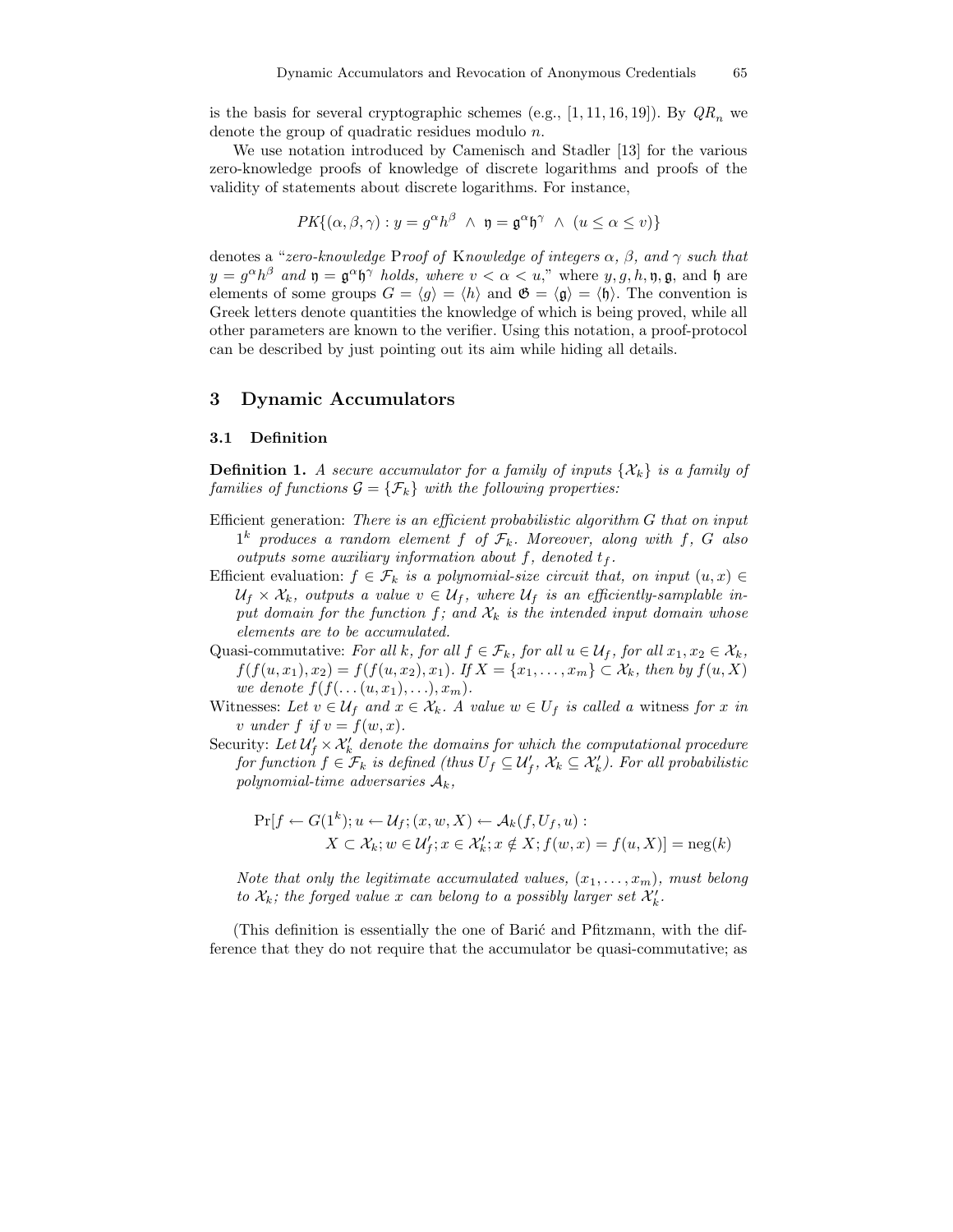a consequence they need to introduce two further algorithms, one for generation and one for verification of a witness value.)

The above definition is seemingly tailored for a static use of the accumulator. In this paper, however, we are interested in a dynamic use where there is a manager controlling the accumulator, and several users. First, let us show that dynamic addition of a value is done at unit cost in this setting.

**Lemma 1.** Let  $f \in \mathcal{F}_k$ . Let  $v = f(u, X)$  be the accumulator so far. Let  $v' =$  $f(v, x') = f(u, X')$  be the value of the accumulator when x' is added to the accumulated set,  $X' = X \cup \{x'\}$ . Let  $x \in X$  and w be the witness for x in v. The computation of  $w'$  which is the witness for x in  $v'$ , is independent on the size of  $X$ .

*Proof.* w' is computed as follows:  $w' = f(w, x')$ . Let us show correctness using the quasi-commutative property:  $f(w', x) = f(f(w, x'), x) = f(f(w, x), x') =$  $f(v, x') = v'.$ 

We must also be able to handle dynamic deletions of a value from the accumulator. It is clear how to do that using computations that are linear in the size of the accumulated set  $X$ . Here, we restrict the definition so as to make the complexity of this operation independent of the size of  $X$ :

Definition 2. A secure accumulator is dynamic if it has the following property:

- Efficient deletion: there exist efficient algorithms  $D$  and  $W$  such that, if  $v = f(u, X), x, x' \in X$ , and  $f(w, x) = v$ , then
	- 1.  $D(t_f, v, x') = v'$  such that  $v' = f(u, X \setminus \{x'\})$ ; and
	- 2.  $W(f, v, v', x, x', w) = w'$  such that  $f(w', x) = v'$ .

Note that  $D$  is given the trap-door information  $t_f$  while  $W$  is not.

Now, we show that a dynamic accumulator is secure against an adaptive adversary, in the following scenario: An accumulator manager sets up the function f and the value u and hides the trapdoor information  $t_f$ . The adversary adaptively modifies the set  $X$ . When a value is added to it, the manager updates the accumulator value accordingly. When a value  $x \in X$  is deleted, the manager algorithm  $D$  and publishes the result. In the end, the adversary attempts to produce a witness that  $x' \notin X$  is in the current accumulator v.

**Theorem 1.** Let  $\mathcal G$  be a dynamic accumulator algorithm. Let M be an interactive Turing machine set up as follows: It receives input  $(f, t_f, u)$ , where  $f \in \mathcal{F}_k$ and  $u \in \mathcal{U}_f$ . It maintains a list of values X which is initially empty, and the current accumulator value, v, which is initially u. It responds to two types of messages: in response to the ("add", x) message, it checks that  $x \in \mathcal{X}_k$ , and if so, adds  $x$  to the list  $X$  and modifies  $v$  by evaluating  $f$ , it then sends back this updated value; similarly, in response to the ("delete", x) message, it checks that  $x \in X$ , and if so, deletes it from the list and updates v by running D and sends back the updated value. In the end of the computation, M outputs the current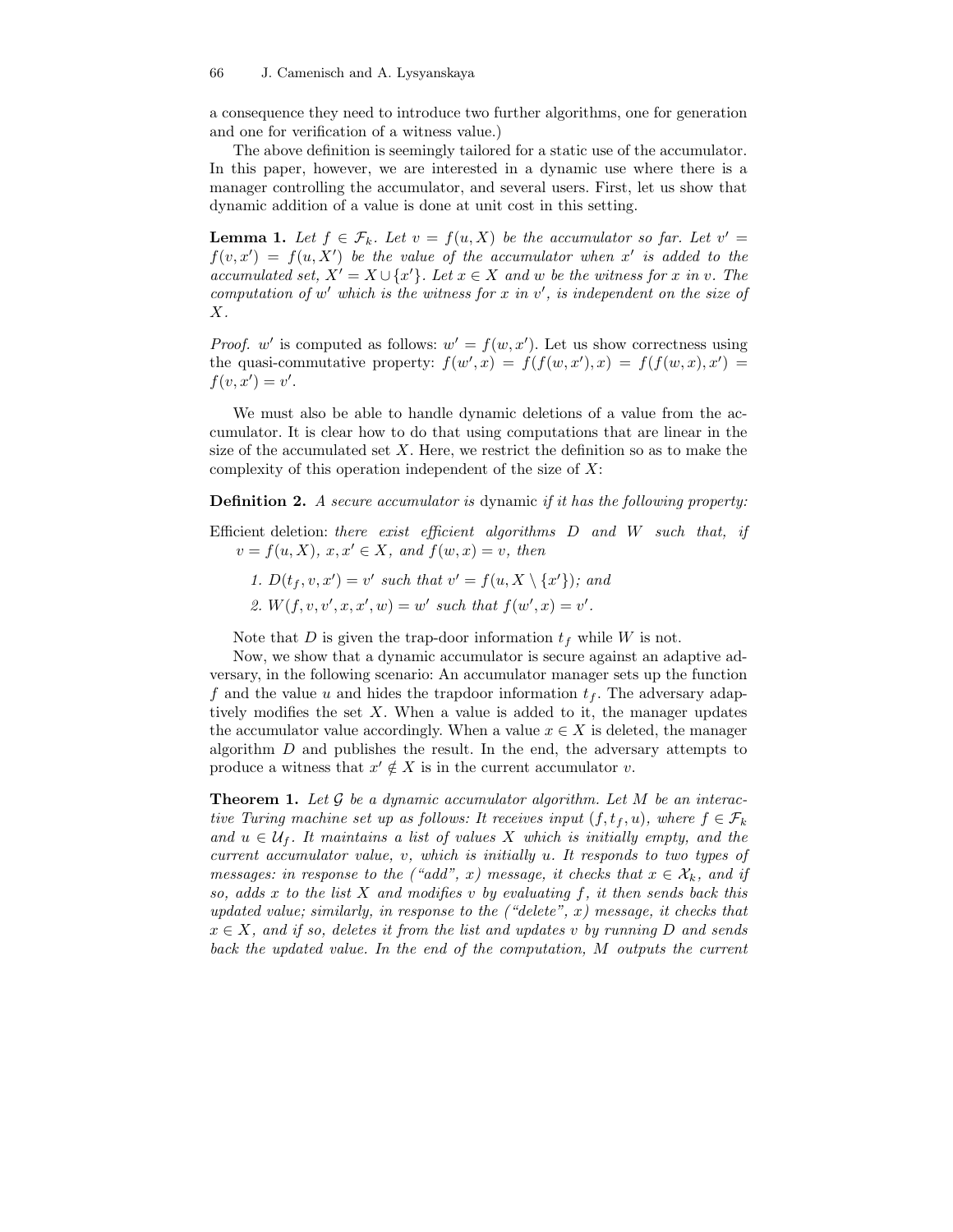values for X and v. Let  $\mathcal{U}'_f \times \mathcal{X}'_k$  denote the domains for which the computational procedure for function  $f \in \mathcal{F}_k$  is defined. For all probabilistic polynomial-time adversaries  $A_k$ ,

$$
\Pr[( (f, t_f) \leftarrow G(1^k); u \leftarrow \mathcal{U}_f; (x, w) \leftarrow \mathcal{A}_k(f, U_f, u) \leftrightarrow M(f, t_f, u) \rightarrow (X, v) :
$$

$$
w \in \mathcal{U}'_f; x \in \mathcal{X}'_k; x \notin X; f(w, x) = f(u, X)] = neg(k)
$$

Proof. Let us exhibit a reduction from the adversary that violates the theorem to the adversary that breaks the collision-resistance property of a secure accumulator. The reduction will proceed in the following (straightforward) manner: On input  $(f, U_f, u)$ , feed these values to the adversary. To respond to an ("add", x) query, simply update X and compute  $v = f(u, X)$ . To respond to a ("delete",x) query, compute  $v = f(u, X \setminus \{x\})$ , and then update X. The success of the adversary directly corresponds to the success of our reduction.

Finally, in the application we have in mind we require that the accumulator allows for an efficient proof that a secret value given by some commitment is contained in a given accumulator value. That is, we require that the accumulator be *efficiently provable* with respect to some commitment scheme (*Commit*).

Zero-knowledge proof of member knowledge: There exists an efficient zeroknowledge proof of knowledge system where the common inputs are c (where  $c = Commit(x, r)$  with a r being a randomly chosen string), the accumulating function f and  $v \in U_f$ , and the prover's inputs are  $(r, x \in \mathcal{X}_k, u \in U_f)$ for proving knowledge of x, w, r such that  $c = \text{Commit}(x, r)$  and  $v = f(w, x)$ .

If by "efficient" we mean "polynomial-time," then any accumulator satisfies this property. However we consider a proof system efficient if it compares well with, for example, a proof of knowledge of a discrete logarithm.

#### 3.2 Construction

The construction due to Barić and Pfitzmann  $[3]$  is the basis for our construction below. The differences from the cited construction are that (1) the domain of the accumulated values consists of prime numbers only; (2) we give a method for deleting values from the accumulator, i.e., we construct a dynamic accumulator; (3) we give efficient algorithms for deleting a user and updating a witness; and (4) we provide an efficient zero-knowledge proof of membership knowledge.

 $-\mathcal{F}_k$  is the family of functions that correspond to exponentiating modulo safe-prime products drawn from the integers of length k. Choosing  $f \in \mathcal{F}_k$ amounts to choosing a random modulus  $n = pq$  of length k, where  $p = 2p' + 1$ ,  $q = 2q' + 1$ , and  $p, p', q, q'$  are all prime. We will denote f corresponding to modulus n and domain  $\mathcal{X}_{A,B}$  by  $f_{n,A,B}$ . We denote  $f_{n,A,B}$  by  $f_n$  and by  $f$ when it does not cause confusion.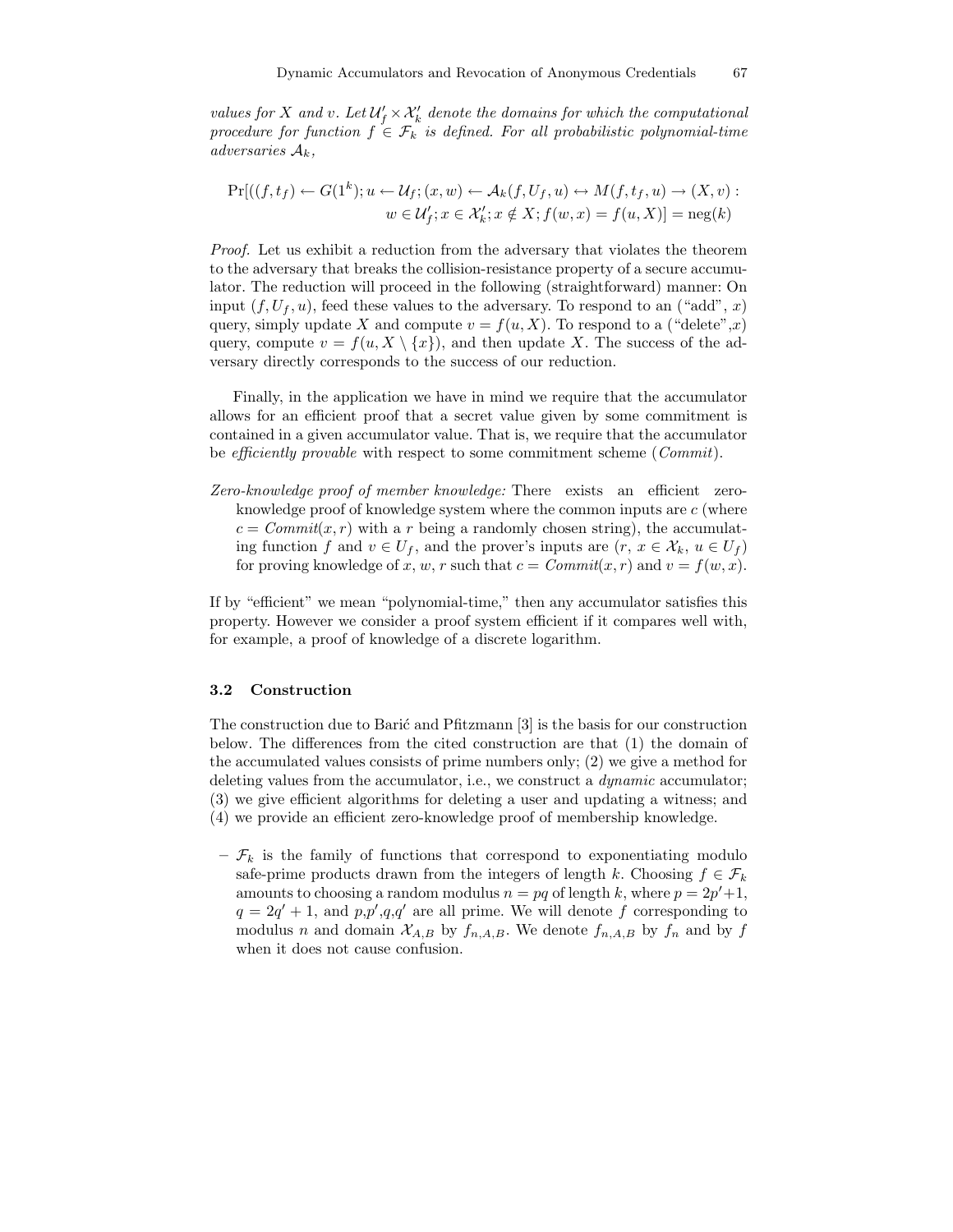- $\mathcal{X}_{A,B}$  is the  $\{e \in \text{primes} : e \neq p', q' \land A \leq e \leq B\}$ , where A and B can be chosen with arbitrary polynomial dependence on the security parameter  $k$ , as long as  $2 < A$  and  $B < A^2$ .  $\mathcal{X}_{A,B}'$  is (any subset of) of the set of integer from  $[2, A^2 - 1]$  such that  $\mathcal{X}_{A,B} \subseteq \mathcal{X}'_{A,B}$ .
- For  $f = f_n$ , the auxiliary information  $t_f$  is the factorization of n.
- For  $f = f_n$ ,  $\mathcal{U}_f = \{u \in QR_n : u \neq 1\}$  and  $\mathcal{U}'_f = \mathbb{Z}_n^*$ .
- For  $f = f_n$ ,  $f(u, x) = u^x \mod n$ . Note that  $\check{f}(f(u, x_1), x_2) = f(u, \{x_1, x_2\}) =$  $u^{x_1x_2} \bmod n$
- Update of the accumulator value. As mentioned earlier, adding a value  $\tilde{x}$  to the accumulator value v can be done as  $v' = f(v, \tilde{x}) = v^{\tilde{x}} \mod n$ . Deleting a value  $\tilde{x}$  from the accumulator is as follows.  $D((p,q), v, \tilde{x}) =$  $v^{\tilde{x}^{-1} \bmod (p-1)(q-1)} \bmod n.$
- Update of witness: As mentioned, updating the witness  $u$  after  $\tilde{x}$  has been added can be done by  $u' = f(u, \tilde{x}) = u^{\tilde{x}}$ . In case,  $\tilde{x} \neq x \in \mathcal{X}_k$  has be deleted from the accumulator, the witness  $u$  can be updated as follows. By the extended GCD algorithm, one can compute the integers  $a, b$  such that  $ax + b\tilde{x} = 1$  and then  $u' = W(u, x, \tilde{x}, v, v') = u^b v'^a$ . Let us verify that  $f(u', x) = u'^x \bmod n = v'.$

$$
(u^b {v'}^a)^x\overset{(1)}{=}\big((u^b {v'}^a)^{x\tilde{x}}\big)^{1/\tilde{x}}= ((u^x)^{b\tilde{x}}({v'}^{\tilde{x}})^{ax})^{1/\tilde{x}}= (v^{b\tilde{x}} v^{ax})^{1/\tilde{x}}=v^{1/\tilde{x}}=v'
$$

Equation (1) is correct because  $\tilde{x}$  is relatively prime to  $\varphi(n)$ .

We note that adding or deleting several values at once can be done simply by letting  $x'$  be the product of the added or deleted values. This also holds with respect to updating the witness. More precisely, let  $\pi_a$  be the product the x's to add to and  $\pi_d$  be the ones to delete from the accumulator value v. Then, the new accumulator value  $v' := v^{\pi_a \pi_d^{-1} \mod (p-1)(q-1)} \mod n$ . If u was the witness that  $x$  was contained in  $v$  and  $x$  was not removed from the accumulator, i.e.,  $x \nmid \pi_d$ , then  $u'u^{a\pi_a}v'^b \mod n$  is a witness that x is contained in v', where a and b satisfy  $ax + b\pi_d = 1$  and are computed using the extended GCD algorithm.

Theorem 2. Under the strong RSA assumption, the above construction is a secure dynamic accumulator.

Proof. Everything besides security is immediate. By Theorem 1, it is sufficient to show that the construction satisfies security as defined in Definition 1. Our proof is similar to the one given by Bari´c-Pfitzmann for their construction (the difference being that we do not require  $x'$  to be prime). The proof by Barić-Pfitzmann is actually the same as one given by Shamir [26].

Suppose we are given an adversary A that, on input n and  $u \in_R QR_n$ , outputs m primes  $x_1, \ldots, x_m \in \mathcal{X}_{A,B}$  and  $u' \in \mathbb{Z}_n^*, x' \in \mathcal{X}_{A,B}'$  such that  $(u')^{x''} = u^{[1]}x_1$ . Let us use  $A$  to break the strong RSA assumption.

Suppose  $n = pq$  that is a product of two safe primes,  $p = 2p' + 1$  and  $q = 2q' + 1$ , is given. Suppose the value  $u \in QR_n$  is given as well. To break the strong RSA assumption, we must output a value  $e > 1$ , y such that  $y^e = u$ .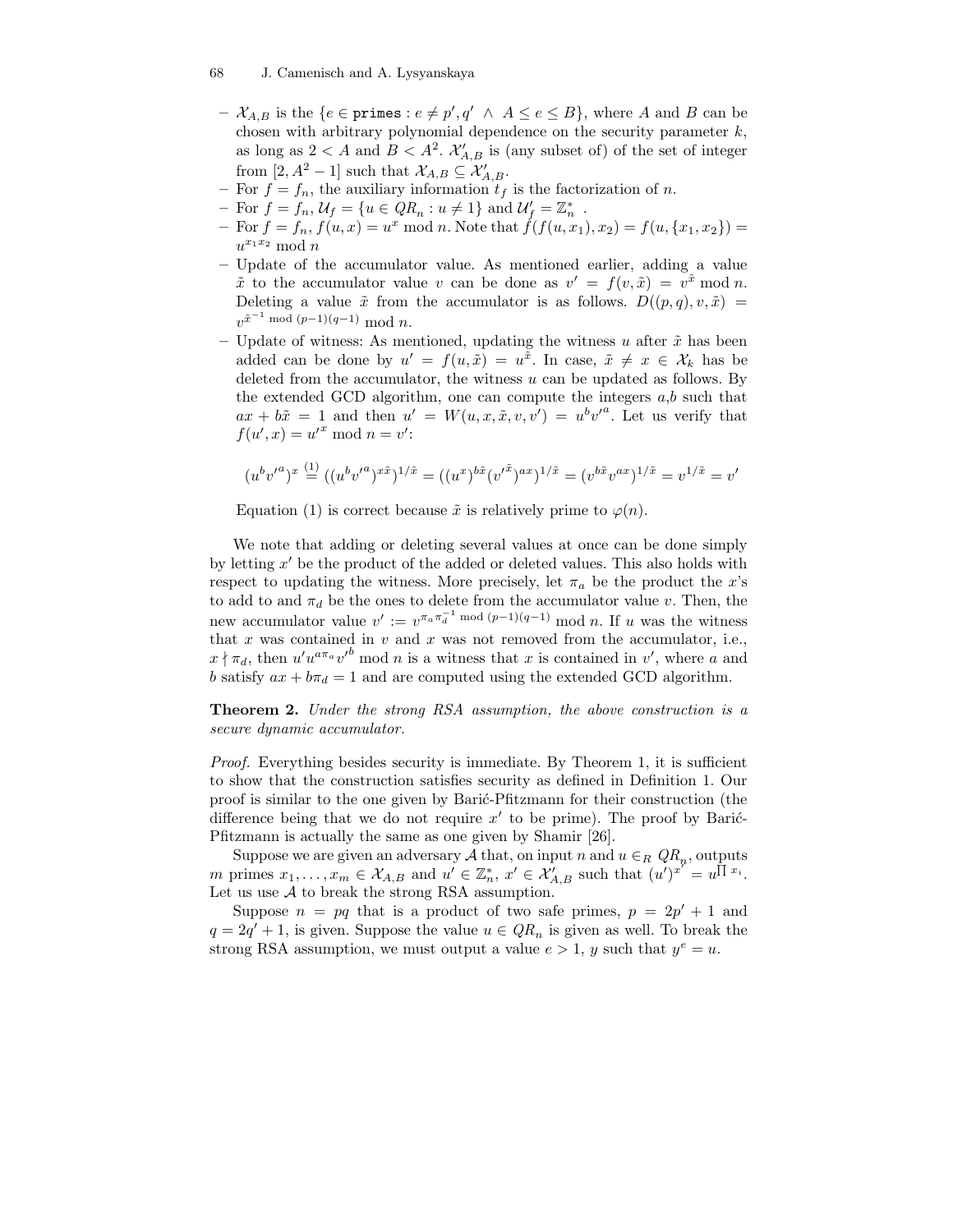We shall proceed as follows: Give  $(n, u)$  to the adversary. Suppose the adversary comes up with a forgery  $(u', x', (x_1, \ldots, x_m))$ . Let  $x = \prod_{i=1}^m x_i$ . Thus we have  $u'^{x'} = u^x$ .

# Claim. Let  $d = \gcd(x, x')$ . Then either  $d = 1$  or  $d = x_j$  for some  $1 \le j \le m$ .

*Proof of claim:* Suppose  $d/x$  and  $d \neq 1$ . Then, as  $x_1, \ldots, x_m$  are primes, it follows that d is the product of a subset of primes. Suppose for some  $x_i$  and  $x_j$ we have  $x_i x_j | d$ . Then  $x_i x_j | x'$ . But this is a contradiction as  $x_i x_j > x'$  must hold due to the definitions of  $\mathcal{X}_{A,B}$  and  $\mathcal{X}_{A,B}'$ : Because  $x' \in \mathcal{X}_{A,B}'$  we have  $x' < A^2$ . For any  $x_i, x_j \in \mathcal{X}_{A,B}, x_i x_j \geq A^2 > x'$ , as  $x_1, x_2 \geq A$ .

Back to the proof of the theorem: Suppose that  $d \neq 1$  is not relatively prime to  $\phi(n)$ . Then, by the claim, for some j,  $d = x_j$ . Because  $d = x_j \in \mathcal{X}_{A,B}, d > 2$ and d is prime.  $\phi(n) = 4p'q'$ , therefore  $d = p'$  or  $d = q'$ . Then  $2d + 1$  is a non-trivial divisor of  $n$ , so in this case we can factor  $n$ .

Suppose d is relatively prime to  $\phi(n)$ . Then, because  $(u^{x/d})^d = ((u')^{x'/d})^d$ , it follows that  $u^{x/d} = (u')^{x'/d}$ . Let  $\tilde{x} = x/d$ , and  $\tilde{x}' = x'/d$ . Because  $gcd(x, x') = d$ , the equation  $gcd(\tilde{x}, \tilde{x}') = 1$  holds and thus one can compute  $a$ ,  $b$  such that  $\mathfrak{a}\tilde{x} + \mathfrak{b}\tilde{x}' = 1$  by extended GCD algorithm. Output  $(y := \tilde{u}^{\mathfrak{a}}u^{\mathfrak{b}}, \tilde{x}')$ . Note that  $y^{\tilde{x}'} = (y^{\tilde{x}\tilde{x}'})^{1/\tilde{x}}((\tilde{u}^{\tilde{x}'})^{\tilde{a}\tilde{x}})^{b\tilde{x}'})^{1/\tilde{x}} = ((u^{\tilde{x}})^{a\tilde{x}+b\tilde{x}'})^{1/\tilde{x}}u$  and thus y and  $\tilde{x}'$  are a solution to the instance  $(n, u)$  of the flexible RSA problem.

#### 3.3 Efficient Proof That a Committed Value Was Accumulated

Here we show that the accumulator exhibited above is efficiently provable with respect to the Pedersen commitment scheme. Suppose that the parameters of the commitment scheme are a group  $\mathfrak{G}_{\mathfrak{g}}$ , and two generators  $\mathfrak{g}$  and  $\mathfrak{h}$  such that  $\log_{\mathfrak{h}} \mathfrak{g}$ is unknown. Recall that to commit to a value  $x \in \mathbb{Z}_q$ , one picks a random  $r \in_R$  $\mathbb{Z}_q$  and outputs  $Commit(x,r) := \mathfrak{g}^x \mathfrak{h}^r$ . This information-theoretically hiding commitment scheme is binding under the discrete-logarithm assumption.

For the definitions of  $\mathcal{X}_{A,B}$  and the choice of q, we require that  $\overline{B2^{k'+k''+2}}$  $A^2 - 1 < \mathfrak{q}/2$  holds, where k' and k'' are security parameters, i.e., k' is the bit length of challenges in the  $PK$  protocol below and  $k''$  determines the statistical zero-knowledge property of the same protocol. We set  $\mathcal{X}_{A,B}'$  the largest possible set, i.e., to  $[2, A^2 - 1]$ .

Finally, we require that two elements g and h of  $QR_n$  are available such that  $\log_g h$  is not known to the prover, where n is the public key of the accumulator.

To prove that a given commitment  $\mathfrak{C}_e$  and a given accumulator v contain the same (secret) value  $e$ , the following protocol is carried out. The common inputs to the protocol are the values  $\mathfrak{C}_e$ ,  $\mathfrak{g}$ ,  $\mathfrak{h}$ ,  $n$ ,  $g$ ,  $h$ , and  $v$ . The prover's additional inputs are the values e, u, and r such that  $u^e = v \mod n$  and  $\mathfrak{C}_e = \mathfrak{g}^e \mathfrak{h}^r$ .

The prover will form a commitment  $C_u$  to u and prove that this commitment corresponds to the  $e$ -th root of the value  $v$ . This is carried out as follows:

1. The prover chooses  $r_1, r_2, r_3 \in_R \mathbb{Z}_{\lfloor n/4 \rfloor}$ , computes  $C_e := g^e h^{r_1}, C_u := uh^{r_2}$ ,  $C_r := g^{r_2} h^{r_3}$ , and sends  $\mathfrak{C}_e$ ,  $C_e$ ,  $C_u$ , and  $C_r$  to the verifier.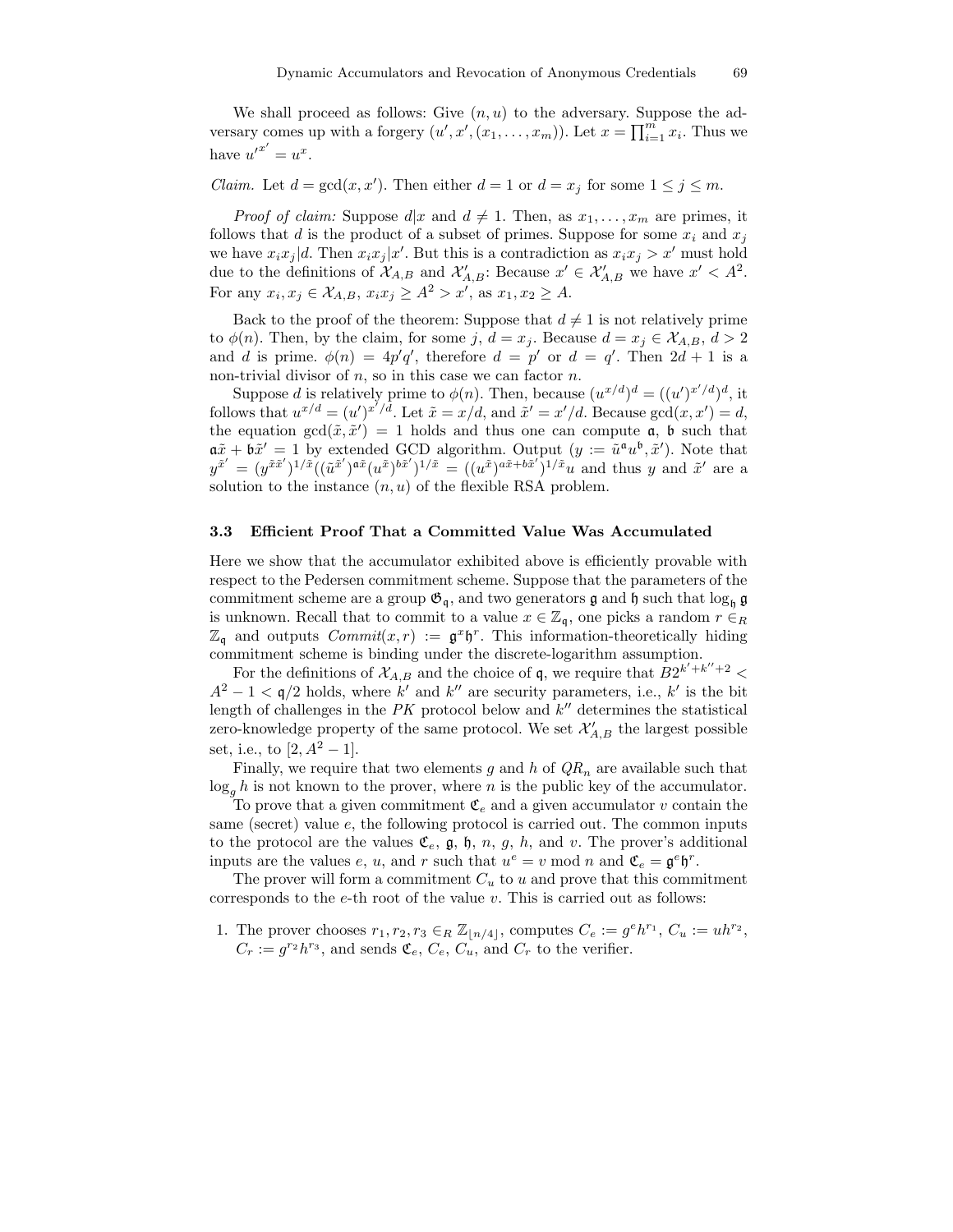2. The prover and verifier carry out the following proof of knowledge:

$$
PK\{(\alpha, \beta, \gamma, \delta, \varepsilon, \zeta, \varphi, \psi, \eta, \varsigma, \xi) : \\ \mathfrak{C}_e = \mathfrak{g}^{\alpha} \mathfrak{h}^{\varphi} \ \wedge \ \mathfrak{g} = (\frac{\mathfrak{C}_e}{\mathfrak{g}})^{\gamma} \mathfrak{h}^{\psi} \ \wedge \ \mathfrak{g} = (\mathfrak{g} \mathfrak{C}_e)^{\varsigma} \mathfrak{h}^{\xi} \ \wedge \\ C_r = h^{\varepsilon} g^{\zeta} \ \wedge \ C_e = h^{\alpha} g^{\eta} \ \wedge \ v = C_u^{\alpha} (\frac{1}{h})^{\beta} \ \wedge \ 1 = C_r^{\alpha} (\frac{1}{h})^{\delta} (\frac{1}{g})^{\beta} \ \wedge \\ \alpha \in [-B2^{k'+k''+2}, B2^{k'+k''+2}] \ \} \ .
$$

The details of this protocol can be found in full version of this paper [8].

Theorem 3. Under the strong RSA assumption the PK protocol in step 2 is a proof of knowledge of two integers  $e \in \mathcal{X}_{A,B}' = [2,A^2-1]$  and u such that  $v \equiv u^e$ (mod n) and  $\mathfrak{C}_e$  is a commitment to e.

Proof. Showing that the protocol is statistical zero-knowledge is standard. Also, it is easy to see that  $\mathfrak{C}_e$ ,  $C_e$ ,  $C_u$ , and  $C_r$  are statistically independent from u and e.

It remains to show that if the verifier accepts, then value e committed to in  $\mathfrak{C}_e$ and a witness  $w$  that  $e$  is in  $v$  can be extracted from the prover. Using standard rewinding techniques, the knowledge extractor can get answers  $(s_{\alpha}, s_{\beta}, s_{\gamma}, s_{\delta}, s_{\varepsilon},$  $(s_\zeta,s_\eta,s_\varphi,s_\psi)$  and  $(s_\alpha',s_\beta',s_\gamma',s_\delta',s_\varepsilon',s_\eta',s_\zeta',s_\varphi',s_\psi')$  for the two different challenges c and c'. Let  $\Delta \alpha = s_{\alpha} - s_{\alpha}'$ ,  $\Delta \beta = s_{\beta} - s_{\beta}'$ ,  $\Delta \gamma = s_{\gamma} - s_{\gamma}'$ ,  $\Delta \delta = s_{\delta} - s_{\delta}'$ ,  $\Delta \varepsilon = s_{\varepsilon} - s'_{\varepsilon}, \, \Delta \zeta = s_{\zeta} - s'_{\zeta}, \, \Delta \eta = s_{\eta} - s'_{\eta}, \, \Delta \varphi = s_{\varphi} - s'_{\varphi} \bmod q, \, \Delta \psi = s_{\psi} - s'_{\psi},$  $\Delta \varsigma = s_{\varsigma} - s_{\varsigma}'$ ,  $\Delta \xi = s_{\xi} - s_{\xi}'$ , and  $\Delta c = c' - c$ . Then we have

$$
\mathfrak{C}_{e}^{\Delta c} = \mathfrak{g}^{\Delta \alpha} \mathfrak{h}^{\Delta \varphi} , \qquad \mathfrak{g}^{\Delta c} = \left( \frac{\mathfrak{C}_{e}}{\mathfrak{g}} \right)^{\Delta \gamma} \mathfrak{h}^{\Delta \psi} , \qquad \mathfrak{g}^{\Delta c} = (\mathfrak{g} \mathfrak{C}_{e})^{\Delta \varsigma} \mathfrak{h}^{\Delta \xi} (1)
$$

$$
C_r^{\Delta c} = h^{\Delta \varepsilon} g^{\Delta \zeta} \t{,} \t C_e^{\Delta c} = h^{\Delta \alpha} g^{\Delta \eta} \t{,} \t(2)
$$

$$
v^{\Delta c} = C_u^{\Delta \alpha} \left(\frac{1}{h}\right)^{\Delta \beta} , \qquad 1 = C_r^{\Delta \alpha} \left(\frac{1}{h}\right)^{\Delta \delta} \left(\frac{1}{g}\right)^{\Delta \beta} . \tag{3}
$$

We first show that  $\mathfrak{C}_e$  commits to an integer different from 1 and consider the first two equations (1). Let  $\tilde{\alpha} := \Delta \alpha \Delta c^{-1} \mod \mathfrak{q}$ ,  $\tilde{\gamma} := \Delta \gamma \Delta c^{-1} \mod \mathfrak{q}$ ,  $\tilde{\varphi} :=$  $\Delta \varphi \Delta c^{-1}$  mod q, and  $\tilde{\psi} := \Delta \psi \Delta c^{-1}$  mod q. Then we have

$$
\mathfrak{C}_e = \mathfrak{g}^{\widetilde{\alpha}} \mathfrak{h}^{\widetilde{\varphi}} \quad \text{and} \quad \mathfrak{g} = \left( \frac{\mathfrak{C}_e}{\mathfrak{g}} \right)^{\widetilde{\gamma}} \mathfrak{h}^{\widetilde{\psi}} = \mathfrak{g}^{(\widetilde{\alpha} - 1)\widetilde{\gamma}} \mathfrak{h}^{\widetilde{\varphi}\widetilde{\gamma}} \mathfrak{h}^{\widetilde{\psi}} \ .
$$

Under the hardness of computing discrete logarithms,  $1 \equiv (\tilde{\alpha}-1)\tilde{\gamma} \pmod{q}$  must hold and therefore  $\tilde{\alpha} \neq 1 \pmod{q}$  as otherwise  $\tilde{\gamma}$  would not exists. Similarly, from the first and third equation of (1) one can conclude that  $\tilde{\alpha} \neq -1 \pmod{q}$ .

We next show that  $\tilde{\alpha}$  is accumulated in v. From the next two equations (2) one can derive that  $\Delta c$  divides  $\Delta \alpha$ ,  $\Delta \eta$ ,  $\Delta \varepsilon$ , and  $\Delta \zeta$  provided the strong RSA assumption. (While we do not investigate this claim here, one can show that if  $\Delta c$  does not divide  $\Delta \alpha$ ,  $\Delta \eta$ ,  $\Delta \varepsilon$ , and  $\Delta \zeta$ , then from the Equations (2) one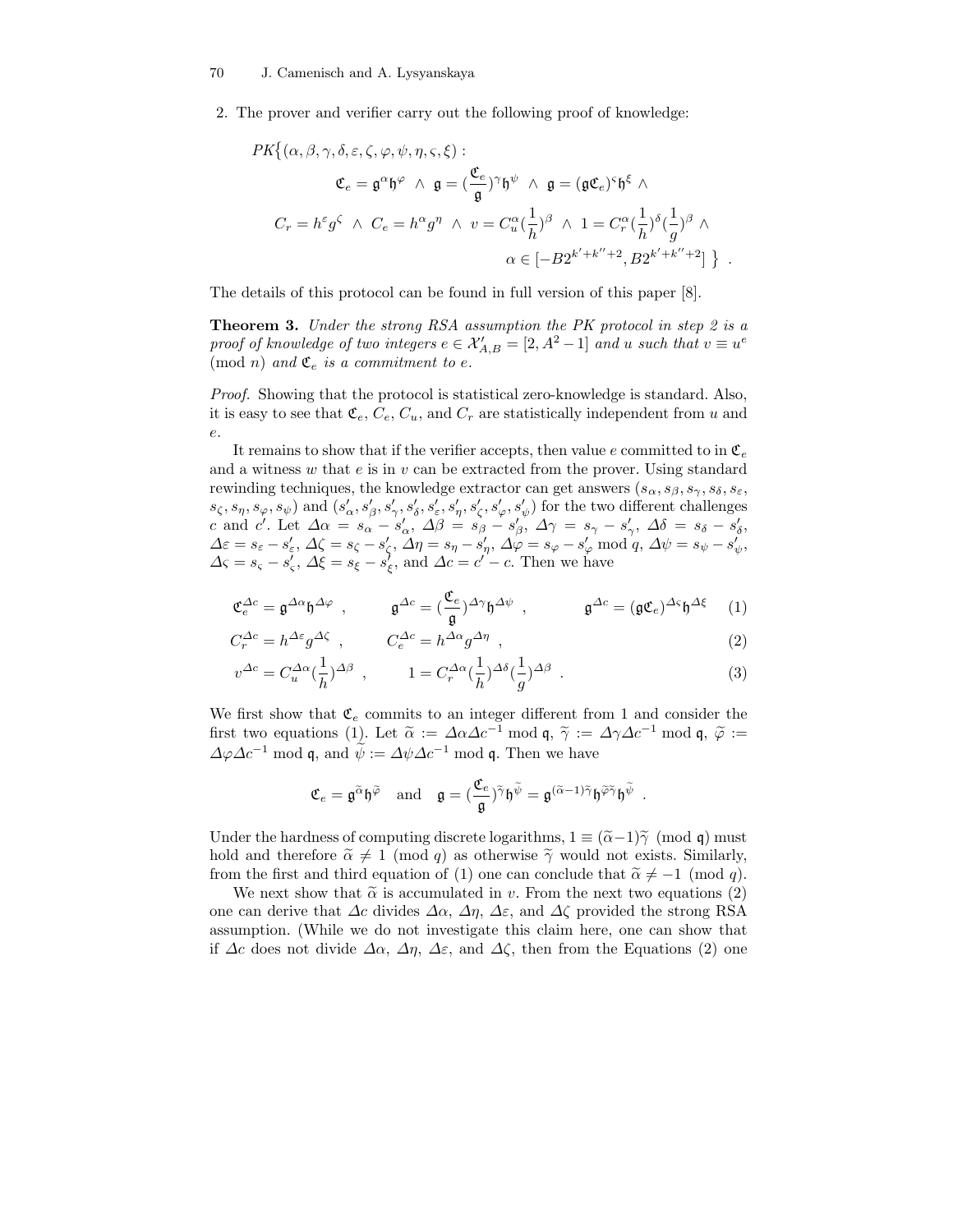can compute a non-trivial root of q with probability at least  $1/2$ . This, however, is not feasible under the strong RSA assumption. We refer to, e.g., [17] for the details of such a reduction.) Let  $\hat{\alpha} = \Delta \alpha / \Delta c$ ,  $\hat{\eta} = \Delta \eta / \Delta c$ ,  $\hat{\varepsilon} = \Delta \varepsilon / \Delta c$ and  $\hat{\zeta} = \Delta \zeta / \Delta c$ . Because  $|c|, |c'| < p', q'$ , we get  $C_r = ah^{\hat{\varepsilon}} g^{\hat{\zeta}}$  for some a such that  $a^2 = 1$ . Moreover, the value a must be either 1 or -1 as otherwise 1 <  $\gcd(a-1,n) < n$  and we could factor n. Plugging  $C_r$  into the second equation of (3) we get  $1 = a^{\Delta\alpha}h^{\Delta\alpha\hat{\varepsilon}}g^{\Delta\alpha\hat{\zeta}}(\frac{1}{h})^{\Delta\beta}(\frac{1}{g})^{\Delta\beta}$ , where  $a^{\Delta\alpha}$  must be 1 as 1, g, and h are in  $QR_n$  and  $a^2 = 1$  otherwise. Under the hardness of computing discrete logarithms we can conclude that  $\Delta \alpha \hat{\zeta} = \hat{\beta}$  (mod ord(g)) and hence we get  $v^{\Delta c} = \left(\frac{C_u}{h^{\zeta}}\right)^{\Delta \alpha}$  and  $v = b\left(\frac{C_u}{h^{\zeta}}\right)^{\hat{\alpha}}$  with some b such that  $b^2 = 1$ . Again  $b = \pm 1$ as otherwise  $1 < \gcd(b \pm 1, n) < n$  and we could factor n. Let  $s = -1$  if  $\hat{\alpha} < 0$ and  $s = 1$ . Thus we have  $v = u^{|\hat{\alpha}|}$ ,

$$
u = \begin{cases} (b \frac{C_u}{h^{\hat{\zeta}}})^s & \text{if } \hat{\alpha} \text{ is odd} \\ (\frac{C_u}{h^{\hat{\zeta}}})^s & \text{if } \hat{\alpha} \text{ is even.} \end{cases}
$$

The latter holds because  $v \in QR_n$  and  $-1 \notin QR_n$  and therefore  $b =$  $-1$  is not possible. Also note that  $\hat{\alpha} \neq 0$  as  $v \neq 1$ . Because  $s_{\alpha}, s'_{\alpha} \in$  $[-B2^{k'+k''+1}, -B2^{k'+k''+1}]$  we have  $\Delta\alpha, \hat{\alpha} \in [-B2^{k'+k''+2}, -B2^{k'+k''+2}]$ . Because  $B2^{k'+k''+2} < q/2$  it follows that  $\hat{\alpha} = (\Delta \alpha \hat{c} \text{ rem } q)(\tilde{\alpha} \text{ rem } q)$ , and hence that the absolute value committed to by  $\mathfrak{C}_e$  is indeed accumulated in v. As  $B2^{k'+k''+2} < A^2-1, \hat{\alpha} \neq \pm 1 \mod \mathfrak{q} \text{ and } \hat{\alpha} \neq 0 \text{ we can conclude that } |\hat{\alpha}| \in \mathcal{X}_{A,B}'.$ Therefore, due to Theorem 2, we can conclude that  $|\hat{\alpha}|$  must be contained in the accumulator value v.

## 4 Application to Revocation of Anonymous Credentials

In this section we describe how dynamic accumulators can be used to add a revocation capability to anonymous credentials. We then show how this can be done efficiently for the ACJT identity escrow [1] and describe how to adapt this solution to related group signature schemes and credential systems [1, 9].

#### 4.1 Revocation of Anonymous Credentials

We first note that dynamic accumulators can be used for revocation of ordinary credentials (and certificates): First, one adds a unique value to each credential. Then, the accumulator values of the unique values of all valid credentials is published authentically. Now, a user can convince a verifier that the credential is still valid by providing the witness for the unique value contained in her credential. Thus, to check a credential, the verifier has to check the issuer's signature, to get the current accumulator value and to verify whether the unique value contained in the credential is contained in the accumulator value using the witness provided by the user.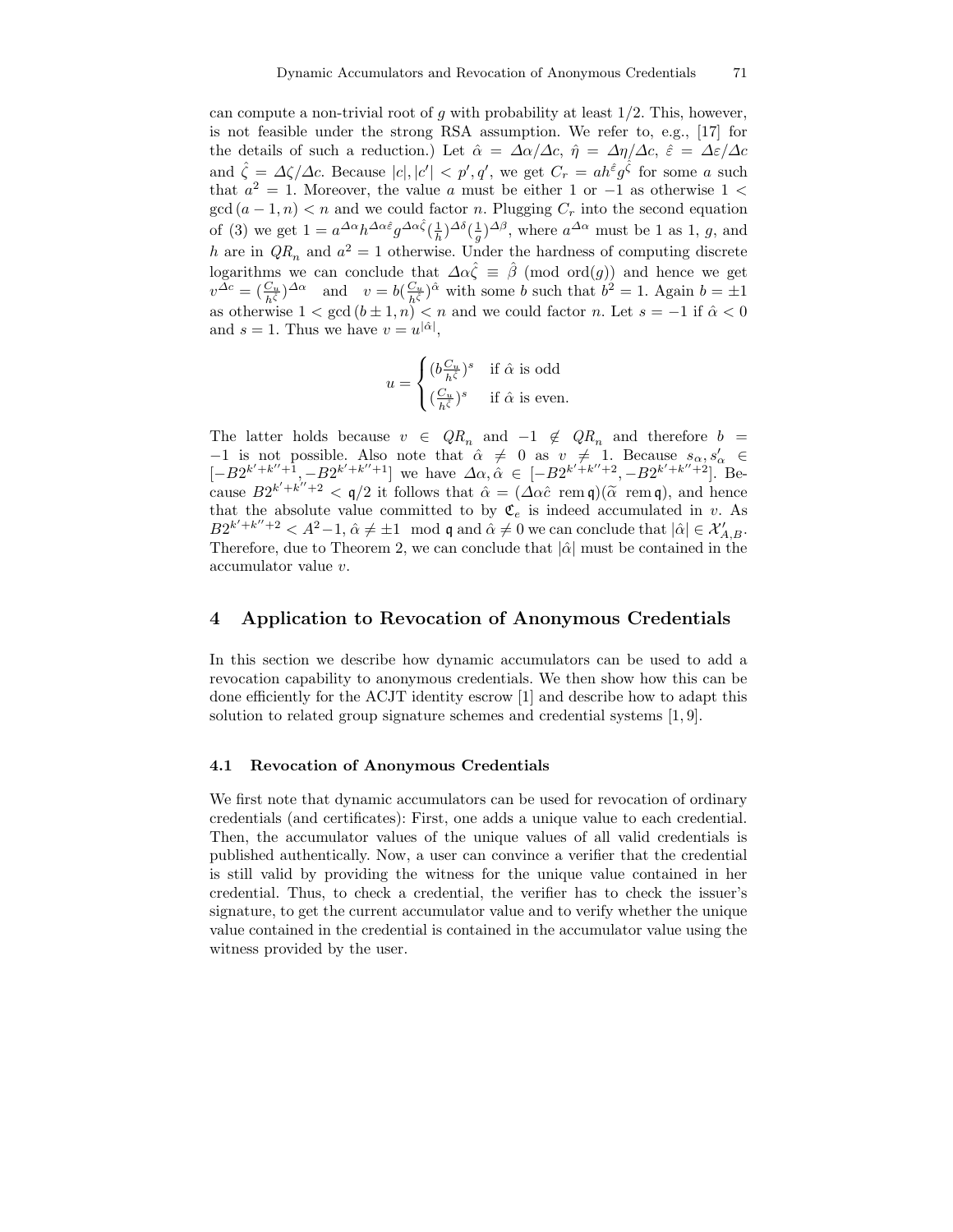#### 72 J. Camenisch and A. Lysyanskaya

In case of anonymous credentials the same approach can be used. Now, however, the witness and the value contained in the accumulator can no longer be revealed to the verifier as this would compromise anonymity completely. Instead, the user can apply zero-knowledge proofs to convince the verifier of that the value contained in her credential is also contained in the accumulator. In the previous section we exhibited an efficient zero-knowledge protocol to prove that a value contained in a commitment is contained in an accumulator. One can thus get efficient revocation for any anonymous credential scheme if one finds an efficient protocol to prove that a value contained in a commitment is also contained in the credential.

In the remainder of this section we provide such a protocol for the ACJT identity escrow scheme and the Camenisch-Lysyanskaya credential system [1, 9]. However, it is not hard to see how to add revocation for other schemes and systems that use some form of anonymous credentials (e.g., [5, 11, 12, 10, 13, 21, 23]).

### 4.2 The ACJT Identity Escrow Scheme and Its Friends

An identity escrow scheme involves a membership manager, who is responsible for adding and deleting members, an anonymity revocation manager, who can identify the user who provided an anonymous membership-proof to a verifier, and finally users that can become members. There are the following procedures: a setup algorithm, that allows the manager to choose their secret and public keys; join protocol that a user runs the membership manager if she want to become a member; and a *prove membership* protocol with which a user can anonymously convince a verifier that she is a member. We refer to  $[1, 8]$  for details of these procedures and for the security properties.

Recall the ACJT [1] identity escrow scheme. (Recall that the ACJT group signature scheme is obtained from the ACJT identity escrow by applying the Fiat-Shamir heuristic to the protocol for proving membership.) The group manager has a public key  $PK$ , consisting of a number n, which is a product of two safe primes, the values  $a, b, g, b$ , and  $b$  which are quadratic residues modulo  $n$ , and two intervals  $\Gamma$  and  $\Delta$ . The value  $z = \log_{\mathfrak{g}} \mathfrak{y}$  is a secret key of the group manager used for revocation. A user  $U_i$ 's membership certificate consists of a user's secret  $x_i$  selected jointly by the user and the group manager (it is selected in a secure manner that ensures that the group manager obtains no information about this value) from an appropriate integer range, i.e.,  $\Delta$ , and the values  $v_i$ and  $e_i$ , where  $e_i$  is a prime number selected from another appropriate range, i.e.,  $\Gamma$ , and  $\mathfrak{v}_i^{e_i} = \mathfrak{a}^{x_i} \mathfrak{b}$  mod **n**. The value  $\mathfrak{a}^{x_i}$  is user  $U_i$ 's public key. When  $U_i$ proves membership in a group, he effectively proves knowledge of a membership certificate  $(x, \mathfrak{v}, e)$ . This proof is as follows. The group member chooses  $r'_1, r'_2 \in_R \in_R \mathbb{Z}_{\lfloor n/4 \rfloor}$  and computes  $\mathfrak{T}_1 := \mathfrak{v} \mathfrak{y}^{r'_1}, \mathfrak{T}_2 := \mathfrak{g}^{r'_1}$ , and  $\mathfrak{T}_3 := \mathfrak{g}^e \mathfrak{h}^{r'_2}$ . The group member sends  $\mathfrak{T}_1$ ,  $\mathfrak{T}_2$ , and  $\mathfrak{T}_3$  to the verifier and carries out with the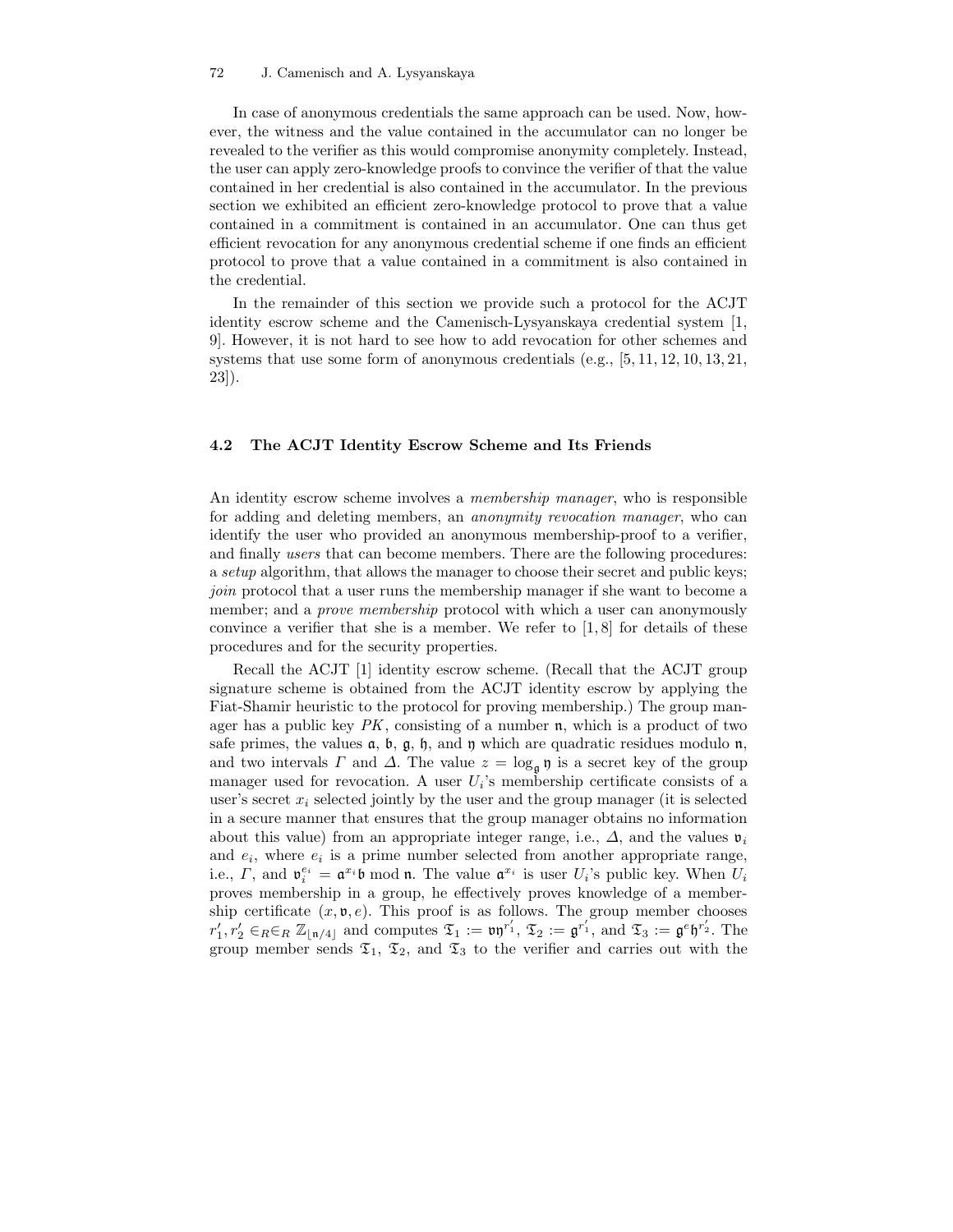verifier the protocol denoted

$$
PK\{(\alpha,\beta,\gamma,\delta,\varepsilon): \mathfrak{b}=\mathfrak{T}^{\alpha}_{1}\left(\frac{1}{\mathfrak{a}}\right)^{\beta}\left(\frac{1}{\mathfrak{y}}\right)^{\gamma}\wedge 1=\mathfrak{T}^{\alpha}_{2}\left(\frac{1}{\mathfrak{g}}\right)^{\gamma}\wedge \mathfrak{T}_{2}=\mathfrak{g}^{\delta}\wedge \mathfrak{T}_{3}=\mathfrak{g}^{\alpha}\mathfrak{h}^{\varepsilon}\wedge \alpha \in \Gamma \wedge \beta \in \Delta \}.
$$

As with all group signature and identity escrow schemes, only the group manager can assert a signature/protocol transcript to a group member, i.e., knowing  $z$ , the group manager can compute the value  $\hat{\mathfrak{v}} = \mathfrak{T}_1/\mathfrak{T}_2^2$  that identifies the user.

The Camenisch and Lysyanskaya [9] credential system has a similar construction. An organization's public key consists of a number n, which is a product of two safe primes, and the values  $a, b, c, g$  and  $b$  which are all quadratic residues modulo **n**. A user  $U_i$ 's secret key  $x_i$ , selected from an appropriate integer range, is incorporated into all of  $U_i$ 's credentials. A credential tuple for user  $U_i$  consists of his secret key  $x_i$ , a secret value  $s_i$  selected jointly by the  $U_i$  and the organization (via a secure computation which ensures secrecy for the user) from an appropriate integer range, and the values  $v_i$  and  $e_i$  such that  $e_i$  is a prime number selected by the organization from an appropriate integer interval, and  $\mathfrak{v}_i$ is such that  $\mathfrak{v}_i^{e_i} = \mathfrak{a}^x \mathfrak{b}^s \mathfrak{c}$  mod N. Proving possession of a credential is effectively a proof of knowledge of a credential tuple.

Variations of these schemes incorporate such features as anonymity revocation, non-transferability, one-show credentials, expiration dates, and appointed verifiers. For all these variations, an integral part of a group membership certificate and of a credential, is the prime number  $e_i$ . Using one-way accumulators, we can accumulate  $e_i$ 's into a single public value u. Proof of group membership will now have to include proof of knowledge of a witness to the fact that  $e_i$  was accumulated into u.

In the sequel, we will talk about augmenting the ACJT identity escrow scheme with the membership revocation property; however, all our results and discussion apply immediately to the credential scheme and group signature discussed above.

### 4.3 Incorporating Revocation into the ACJT Identity Escrow Scheme

To make certificate revocation possible, the additions outlined below have to be made to the usual operations the ACJT identity escrow scheme.

Modifications to the group manager's operations are as follows:

Setup: In addition to setting up the identity escrow scheme, the group manager creates the public modulus n for the accumulator, chooses a random  $u, g, h \in$  $QR_n$  and publishes  $(n, u, g, h)$ . She sets up (empty for now) public archives  $E_{\text{add}}$  for storing values that correspond to added users and  $E_{\text{delete}}$  for storing values that correspond to deleted users. Set  $\mathcal{X}_{A,B}' = \Gamma$  and  $\mathcal{X}_{A,B}$  to the interval from which the group manager chooses e in the ACJT scheme (  $\mathcal{X}_{A,B} \subseteq \mathcal{X}_{A,B}' \subseteq [2, A^2 - 1]$  will be satisfied).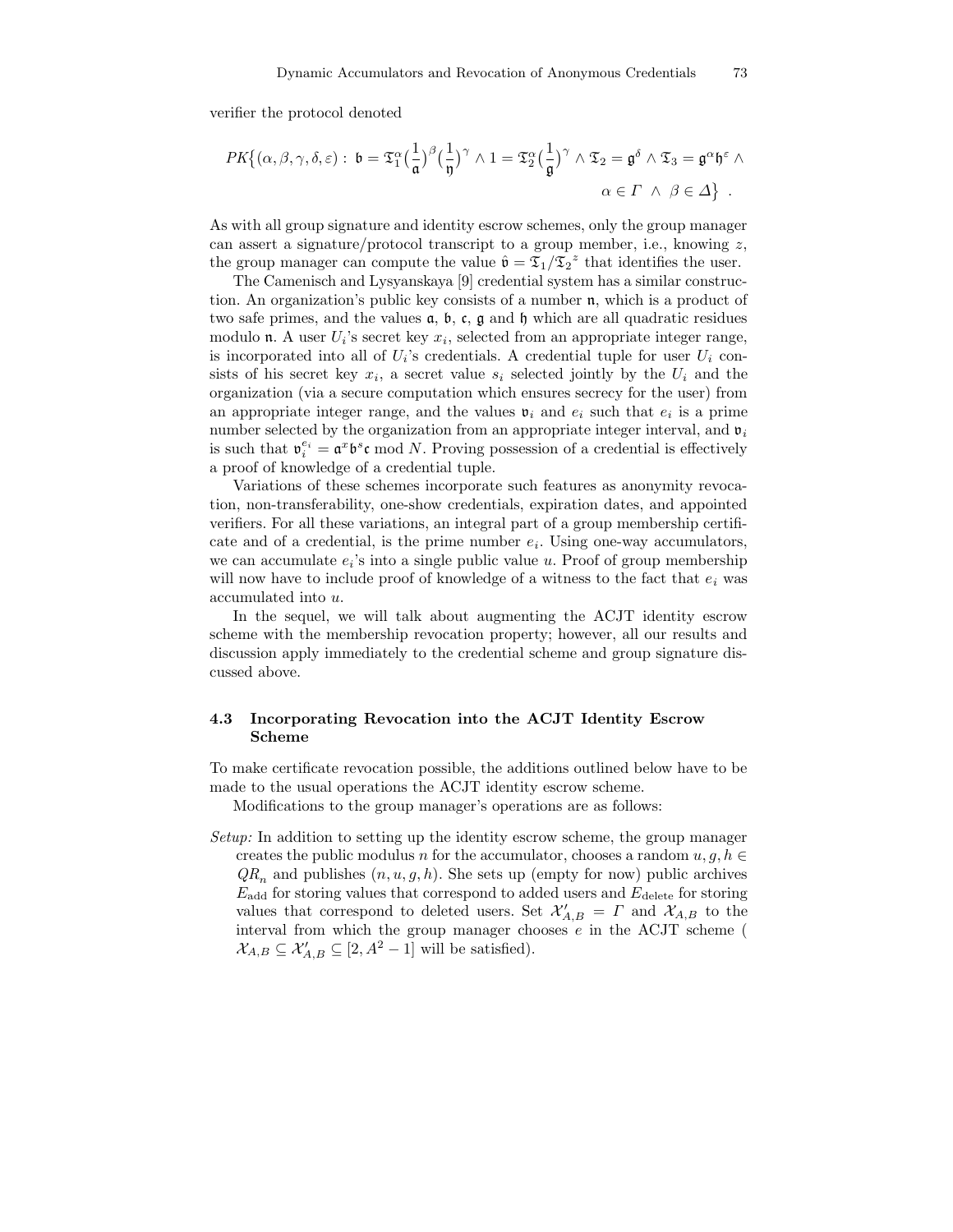- Join: Issue the user's membership certificate, as in the identity escrow scheme. Add the current u to the user's membership certificate. (Denote it by  $u_i$ .) Let  $e_i$  be the prime number used in this certificate. Update u in the public key:  $u := f_n(u, e_i)$ . Update  $E_{\text{add}}$ : store  $e_i$  there.
- Revoke membership: Retrieve  $e_i$  which is the prime number corresponding to the user's membership certificate. Update u in the public key:  $u :=$  $D(\varphi(n), u, e_i)$ . Update  $E_{\text{delete}}$ : store  $e_i$  there.

We stress that the archives are  $E_{\text{add}}$  and  $E_{\text{delete}}$  are not part of the group's public key, i.e., the verifier is not required to read them for any verification purposes. Also, note that is it not necessary to restrict read access to these archives only to group members.

A user  $U_i$  must augment the ACJT protocol as follows:

- *Join:* Store the value  $u_i$  along with the rest of the membership certificate. Verify that  $f_n(u_i, e_i) = u_i^{e_i} = u$ .
- Update membership: An entry in the archive is called "new" if it was entered after the last time  $U_i$  performed an update.
	- 1. Let  $y$  denote the old value of  $u$ .
	- 2. For all new  $e_j \in E_{\text{add}}$ ,  $u_i := f(u_i, \prod e_j) = u_i^{\prod e_j}$  and  $y := y^{\prod e_j}$ .
	- 3. For all new  $e_j \in E_{\text{delete}}$ ,  $u_i := W(u_i, e_i, \prod e_j, y, u)$ .

(Note that as a result  $u = f(u_i, e_i)$ .)

Prove membership: Proving membership is augmented with the step of proving that a committed value is part of the accumulated value  $u$  (contained in the current public key). That is, in addition to  $\mathfrak{T}_1$ ,  $\mathfrak{T}_2$ , and  $\mathfrak{T}_3$  the group member computes the values  $C_e := g^e h^{r_1}$ ,  $C_{u_i} := u_i h^{r_2}$ , and  $C_r := g^{r_2} h^{r_3}$  and sends them to verifier, with random choices  $r_1, r_2, r_3 \in_R \mathbb{Z}_{\lfloor n/4 \rfloor}$ . Then the verifier and the group member engage in the protocol denoted

$$
PK\{(\alpha, \beta, \gamma, \delta, \varepsilon, \xi, \zeta, \varphi, \psi, \eta) :
$$
  
\n
$$
\mathfrak{w} \equiv \mathfrak{T}_1^{\alpha} \left(\frac{1}{\mathfrak{a}}\right)^{\beta} \left(\frac{1}{\mathfrak{y}}\right)^{\gamma} \wedge 1 \equiv \mathfrak{T}_2^{\alpha} \left(\frac{1}{\mathfrak{g}}\right)^{\gamma} \wedge \mathfrak{T}_2 \equiv \mathfrak{g}^{\delta} \wedge \mathfrak{T}_3 \equiv \mathfrak{g}^{\alpha} \mathfrak{h}^{\varepsilon} \wedge
$$
  
\n
$$
C_r = h^{\varepsilon} g^{\zeta} \wedge C_e = h^{\alpha} g^{\eta} \wedge u = C_{u_i}^{\alpha} \left(\frac{1}{h}\right)^{\varphi} \wedge 1 = C_r^{\alpha} \left(\frac{1}{h}\right)^{\psi} \left(\frac{1}{g}\right)^{\varphi} \wedge
$$
  
\n
$$
\alpha \in \Gamma \wedge \beta \in \Delta \}.
$$

This protocol is already an optimized union of the PK protocol given in the previous section and the ACJT PK protocol for proving group membership. That is, different from the previous section, we do not require the group  $\mathfrak{G}_{\mathfrak{q}}$ for the commitment scheme because here the value  $\mathfrak{T}_3$  acts as commitment to the value whose membership in the accumulator is claimed. Furthermore, as  $-1, 0, 1 \notin \Gamma$ , we need not show that  $\alpha \neq -1, 0, 1$ .

The complexity of this augmented proof is about twice that of the original one. The definition of  $\Gamma$  is compatible with the accumulator and the proof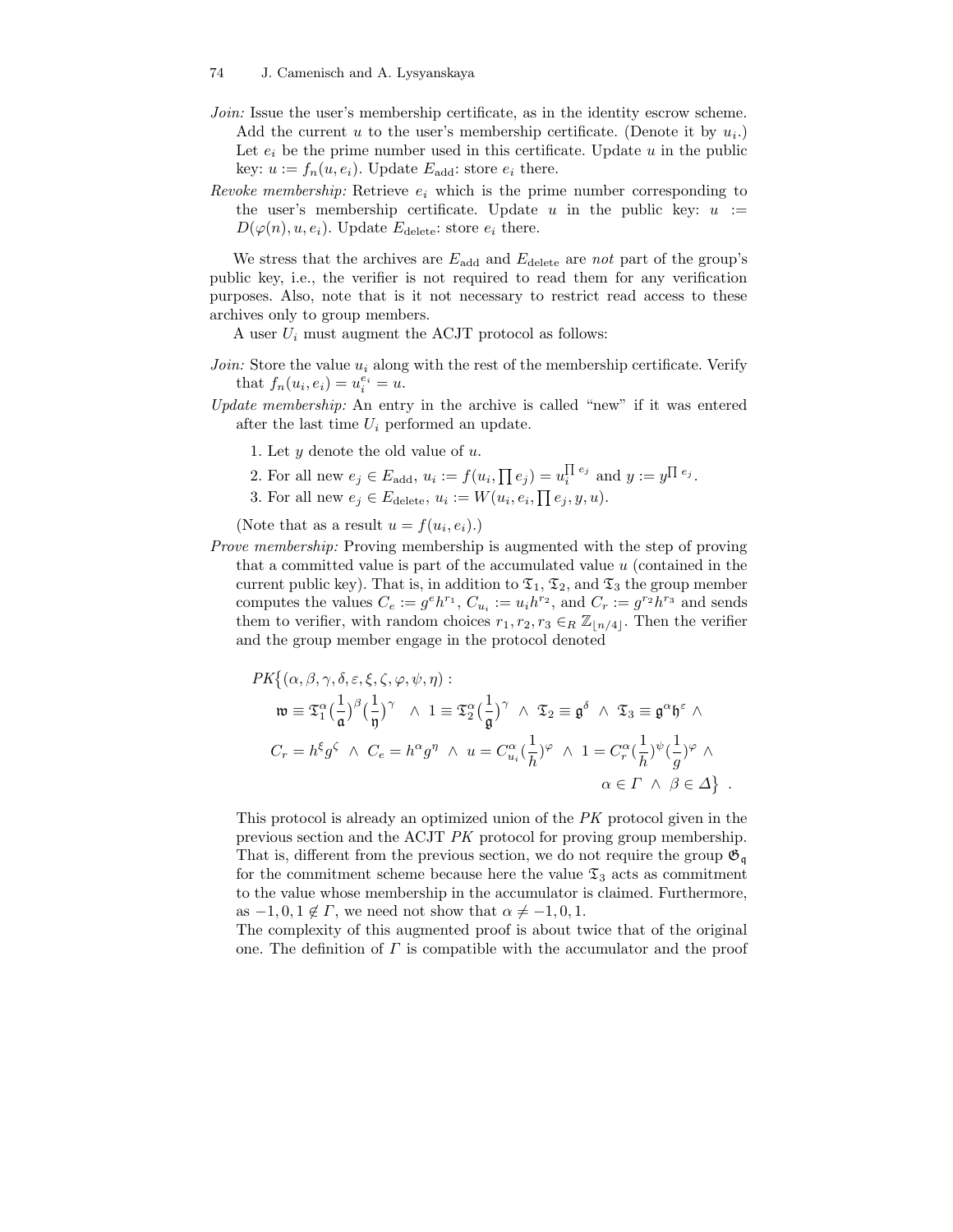that a committed value is contained in the accumulator as presented in the previous section. Also, Γ excludes 1 and hence it is not required to explicitly prove that the committed value is not 1.

Remark 1. Updates after a user joined the group can be avoided: the group manager knows the factorization of  $n$  and therefore can always compute a witness  $u_i := u^{1/e_i}$  for the  $e_i$  of the added user, where u is the old and new accumulator value. It's easy to see that this modifided construction retains security.

**Lemma 2.** Under the strong RSA assumption the above is a secure identity escrow scheme with membership revocation.

Proof (sketch). It is not hard to show the security of this lemma in a formal model given the security proofs of the ACJT scheme and the proof of Theorem 3. Let us provide an informal argument here.

First of all, note that all the properties of the original ACJT scheme are retained as the amount of information revealed by  $C_e$ ,  $C_u$ , and  $C_r$  about the group member's certificate is negligible (i.e.,  $C_e$ ,  $C_u$ , and  $C_r$  are statistically hiding commitments and the PK-protocol is statistical zero-knowledge). It remains to argue that excluded group members can no longer prove group membership even if they collude in an adaptive attack against the group manager. Similarly as in the proof of Theorem 3, one can show that the above of a protocol is a proof of knowledge of a quadruple  $(\hat{x}, \hat{\mathfrak{v}}, \hat{e}, \hat{u})$  such that  $\mathfrak{a}^{\hat{x}}\mathfrak{b} = \hat{\mathfrak{v}}^{\hat{e}}$  and  $\hat{u}^{\hat{e}} = u$  hold, i.e., such that  $(\hat{x}, \hat{\theta}, \hat{e})$  is valid group membership certificate and  $\hat{e}$  is contained in the accumulator value u. In [1], Ateniese et al. show that under the strong RSA assumption an adaptive adversary controlling all users cannot find a triple  $(\tilde{x}, \tilde{\mathfrak{v}}, \tilde{e})$  that is different from the ones legitimately obtained through the join protocol. On other words, the values  $\mathfrak{a}^{x_i}$  and  $e_i$  are tightly linked. Therefore, the user with public key  $\mathfrak{a}^{x_i}$  is no longer able to prove membership of the group once an  $e_i$  is removed from the accumulator value as the accumulator is secure against an adaptive adversary (Theorem 1). We note that all these arguments hold in spite of the fact that all members' (current and past one)  $e_i$ 's are public. It follows that anonymity and unlinkability is retained for actions past members made prior to their exclusion from the group.

## References

- 1. G. Ateniese, J. Camenisch, M. Joye, and G. Tsudik. A practical and provably secure coalition-resistant group signature scheme. In Advances in Cryptology CRYPTO 2000, vol. 1880 of LNCS, pp. 255–270. Springer Verlag, 2000.
- 2. G. Ateniese and G. Tsudik. Quasi-efficient revocation of group signatures. http: //eprint.iacr.org/2001/101, 2001.
- 3. N. Barić and B. Pfitzmann. Collision-free accumulators and fail-stop signature schemes without trees. In EUROCRYPT '97, vol. 1233 of LNCS, pp. 480–494.
- 4. J. Benaloh and M. de Mare. One-way accumulators: A decentralized alternative to digital signatures. In EUROCRYPT '93, vol. 765 of LNCS, pp. 274–285.